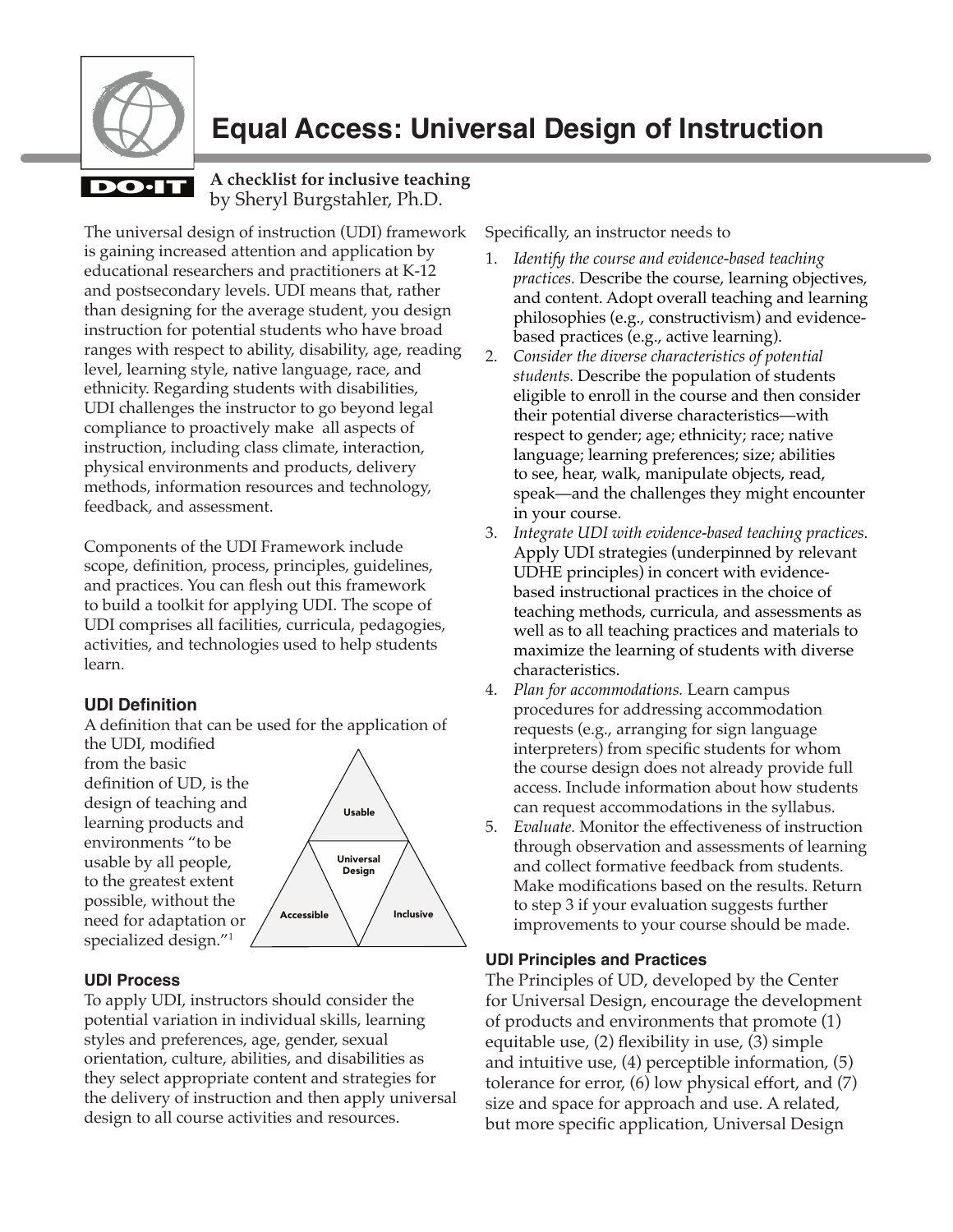for Learning (UDL),2 provides "a framework for designing curricula that enable all individuals to gain knowledge, skills, and enthusiasm for learning. UDL provides rich supports for learning and reduces barriers to the curriculum while maintaining high achievement standards for all." UDL guidelines, developed by CAST,3 promote the development of curriculum that includes (1) multiple means of representation, (2) multiple means of action and expression, and (3) multiple means of engagement. The Web Content Accessibility Guidelines (WCAG)4 can be used to ensure that IT used for instructional practice is accessible and usable for students with disabilities. They are supported by a foundation of four principles that result in IT that is perceivable, operable, understandable, and robust.

UDI embraces UD, UDL, WCAG principles and applies them to all aspects of instruction, including physical spaces, pedagogy, and IT and ensures each UDI practice is accessible, usable and inclusive.

#### **UDI Practices**

The following checklist provides examples of UDI practices. Numbers in brackets at the end of items in the checklist refer to UD, UDL, and WCAG principles to which the practice is most relevant.

#### **Class Climate**

Adopt practices that reflect high values with respect to diversity, equity, and inclusion.

- *Welcome everyone.* Create a welcoming environment for all students. Learn students' names. Build rapport. Encourage the sharing of multiple perspectives. Demonstrate and demand mutual respect. Include a civility statement with behavioral expectations in the syllabus. [UD 1; UDL 3]
- *Avoid stereotyping.* Offer instruction and support based on student performance and requests, not simply on assumptions that members of certain groups (e.g., students with certain types of disabilities or from specific racial or ethnic groups) will automatically do well or poorly or require certain types of assistance. [UD 1]
- *Be approachable and available.* Welcome questions, seek out a student's point of view, and respond patiently. Encourage students to meet with you, maintain regular office hours, and suggest alternatives when student schedules conflict with those hours. [UD 1, 5; UDL 3]
- *Motivate all students.* Use teaching methods and materials that are motivating and relevant to students with diverse characteristics, such as age, gender, cultures, and interests. [UD 1; UDL 3]
- *Address individual needs in an inclusive manner.*  Both on the syllabus and in class, invite students to meet with you to discuss disability-related accommodations and other learning needs. On the syllabus, list URLs and other contact information for tutoring and writing centers, disability services, and other campus services that may be helpful. [UD 1, 2; UDL 1]
- *Avoid segregating or stigmatizing any student.* Do not draw undue attention to a difference (e.g., disability) or share private information (e.g., a specific student's accommodation). [UD 1; UDL 2, 3]

#### **Interaction**

Encourage regular and effective interactions between students and the instructor, employ multiple communication methods, and ensure that communication methods are accessible to all participants.

- *Offer multiple options for communication and collaboration.* Employ interactive teaching techniques. Use in-person, phone, and multiple electronic communication methods when possible. Make interactions accessible to all participants, including those with disabilities. When meeting on site, face the class, speak clearly, consider using a microphone, and make eye contact with students. [UD 1, 2, 4, 5; UDL 2, 3; WCAG]
- *Require inclusive cooperative learning.* Assign group work for which learners must engage using a variety of skills and roles. Encourage different ways for group members to interact with each other, insist that all students participate, and facilitate their engagement as needed to ensure that participants communicate in ways that are accessible to and inclusive of all group members. [UD 1, 2, 4, 5; UDL 3; WCAG]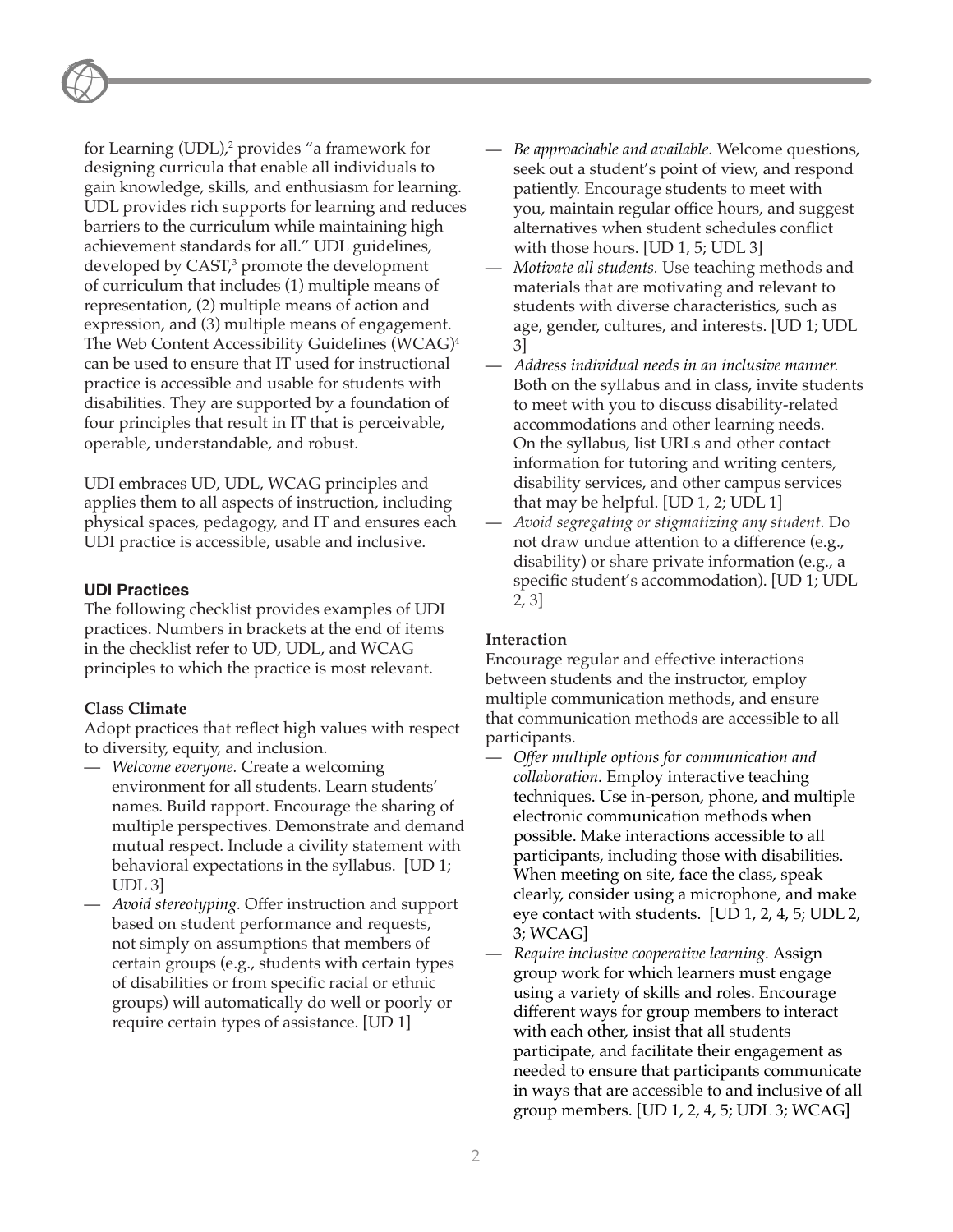#### **Physical Environments and Products**

For on-site instruction ensure that facilities, activities, materials, and equipment are physically accessible to and usable by all students and that diverse student characteristics are addressed in safety considerations.

- *Ensure physical access to facilities.* Use classrooms, labs, workspaces, and fieldwork sites that are accessible to individuals with a wide range of physical abilities. [UD 6, 7; UDL 1, 3]
- *Arrange instructional spaces to maximize inclusion and comfort.* Position chairs to encourage participation and give each student a clear line of sight to the instructor and visual aids. Allow room for wheelchairs, personal assistants, sign language interpreters, and captionists. Minimize distractions (e.g., put small groups in quiet work areas). Encourage administrators to routinely apply UD principles in the design of facilities and renovations. [UD 2, 6, 7; UDL 1, 3]
- *Ensure that everyone can use equipment and materials.* Minimize nonessential physical effort. Provide options for operation of equipment, handles, locks, cabinets, and drawers from different heights, with different physical abilities, and by using a right or left hand. Use large print to label controls on lab equipment and other educational aids, using symbols as well as words. Provide straightforward spoken and printed directions for operation. [UD 3–7; UDL 2; WCAG]
- *Ensure safety.* Consider potential issues for people with specific disabilities in emergency situations. Develop procedures for all potential students, including those who are blind, deaf, or wheelchair users. Label safety equipment in simple terms, in large print, and in a location viewable from a variety of angles. Provide spoken and printed safety instructions. [UD 3, 4, 6, 7]

#### **Delivery Methods**

Use multiple instructional methods that are accessible to all learners.

— *Make content relevant.* Put learning in context. Incorporate multiple examples and perspectives to make specific concepts relevant to individuals with diverse characteristics such as age, ability, gender, ethnicity, race, socioeconomic status, and interests. [UD 1; UDL 1, 3]

- *Select flexible curriculum.* Choose textbooks and other curriculum materials that address the needs of students with diverse abilities, interests, and learning preferences; are well organized; emphasize important points; provide references for gaining background knowledge; include indices and glossaries; and have chapter outlines, study questions, and practice exercises. Consider the use of digital materials that provide feedback, background information, vocabulary, and other supports based on student responses. [UD 2–5; UDL 1, 3; WCAG]
- *Provide cognitive supports.* Summarize major points; give background and contextual information and deliver effective prompting. Offer outlines, summaries, graphic organizers, and other scaffolding tools to help students learn. Provide options for gaining background information, and vocabulary. At the beginning of a lesson, consider posing one or two questions and ask students to answer them at the end of the session. [UD 2–5; UDL 1–3; WCAG]
- *Provide multiple ways to learn.* Use multiple modes to deliver content e.g., reading, lectures, collaborative learning, small group discussions, hands-on activities, internet simulations, and fieldwork). [UD 2–4; UDL 1, 2; WCAG]
- *Deliver instructions clearly and in multiple ways.* Make instructions clear in the syllabus and follow up with a question and answer session. Ask students to summarize instructions to ensure understanding. [UD 3, 4; UDL 1; WCAG]
- *Use large visual and tactile aids.* Use large manipulatives and images to demonstrate content; use a computer to enlarge microscope images. [UD 3, 4; UDL 1; WCAG]
- *Make each teaching method accessible to all students.* Consider a wide range of abilities, interests, learning styles, and experiences when implementing each instructional method to ensure engagement of all students. Describe content presented visually. [UD 2, 4, 5; UDL 1, 2; WCAG]

#### **Information Resources and Technology**

Ensure that course materials, notes, and other information resources are engaging, flexible, and accessible for all students.

— *Select materials early.* Choose materials and prepare a syllabus early to allow students the option of beginning to read materials and work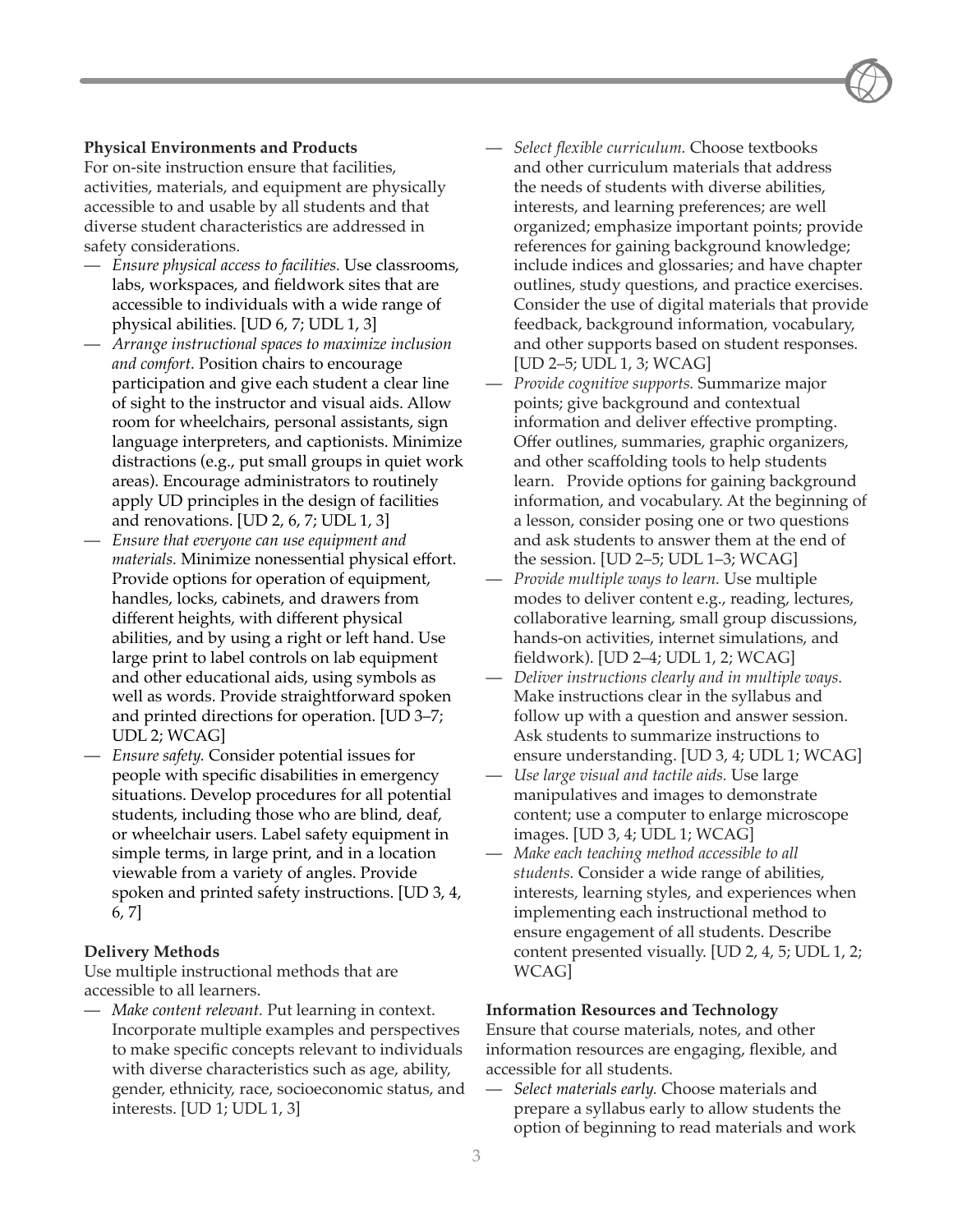on assignments before the course begins and time to arrange for alternative formats. [UD 4; UDL 1; WCAG]

- *Provide content in accessible, universally designed formats.* Select or create materials (including textbooks, syllabi, lesson pages, presentation materials) that are universally designed. For example, use electronic materials that are text-based, have flexible features, use formatted headings and lists, describe content within images, have consistent layouts and organization schemes, whose link text describes its destination, use large sans serif fonts on uncluttered pages with plain backgrounds, and incorporate color combinations that are high contrast and can be distinguished by people with color blindness. Use captioned videos and provide transcriptions for audio presentations. Apply accessibility standards to websites. [UD 4; UDL 1; WCAG]
- *Accommodate a variety of reading and technology, skills.* Present content in a logical, straightforward manner and in an order that reflects its importance. Avoid unnecessary jargon and complexity and define new terms when they are presented. Create materials in simple, intuitive formats. Provide options for gaining the technology skills needed for course participation. Share relevant campus resources with students. [UD 3, 4; UDL 1]
- *Ensure the availability of appropriate assistive technology.* If computer or science labs are used, ensure that assistive technology for students with disabilities is available or can be readily acquired. [UD 2, 4, 6, 7; UDL 1, 2; WCAG]

#### **Feedback and Assessment**

Regularly assess students' progress, provide specific feedback on a regular basis using multiple accessible methods and tools, and adjust instruction accordingly.

- *Set clear expectations.* Keep academic standards consistent for all students, including those who require accommodations. Provide clear statements of expectations for the course, individual assignments, deadlines, and assessment methods. Include straightforward grading rubrics for assignments. [UD 3; UDL 3]
- *Test in the same manner in which you teach.* Ensure that a test measures what students have learned and not their ability to adapt to a new format or style of presentation. [UD 3; WCAG]
- *Minimize time constraints when appropriate.*  Plan for variety in the ability of students to complete work by describing assignments well in advance of due dates, ideally in the syllabus. Allow extended time on tests, unless speed is an essential course objective. [UD 2, 3]
- *Offer regular feedback and corrective opportunities.*  Allow students to turn in parts of large projects for feedback before the final project is due. Give students resubmission options to correct errors in assignments and exams. Arrange for peer feedback when appropriate. [UD 5; UDL 2, 3]
- *Provide multiple ways for students to demonstrate what they have learned.* Assess group and cooperative performance, as well as individual achievement. Consider using traditional tests with a variety of item types (e.g., multiple choice, essay, short answer), group work, demonstrations, portfolios, term papers, and presentations as options for demonstrating knowledge. Provide students choices in assessment methods when appropriate. [UD 2, 4; UDL 3; WCAG]
- *Monitor and adjust.* Regularly assess students' background knowledge and current learning informally (e.g., through class discussions) and formally (e.g., through frequent, short exams), and adjust instructional content and methods accordingly. [UD 5]
- *Provide sample test questions, exemplary work, and study guides.* Consider sharing sample test questions with answers and exemplary work of previous students, discussing how to study for course exams, and providing study guides. [UD 3; UDL 3; WCAG]

#### **Accommodations**

Plan for accommodations for students whose needs are not fully met by the instructional content and practices.

- *Know how to arrange for accommodations.* Learn campus protocols for getting materials in alternate formats, captioning videos, and arranging for other accommodations for students with disabilities. [UD 1, 2, 4, 6]
- *Share accommodation information.* Tell how to arrange accommodations on the syllabus. Tell teaching and lab assistants about student accommodations. [UD 1; UDL 2, 3]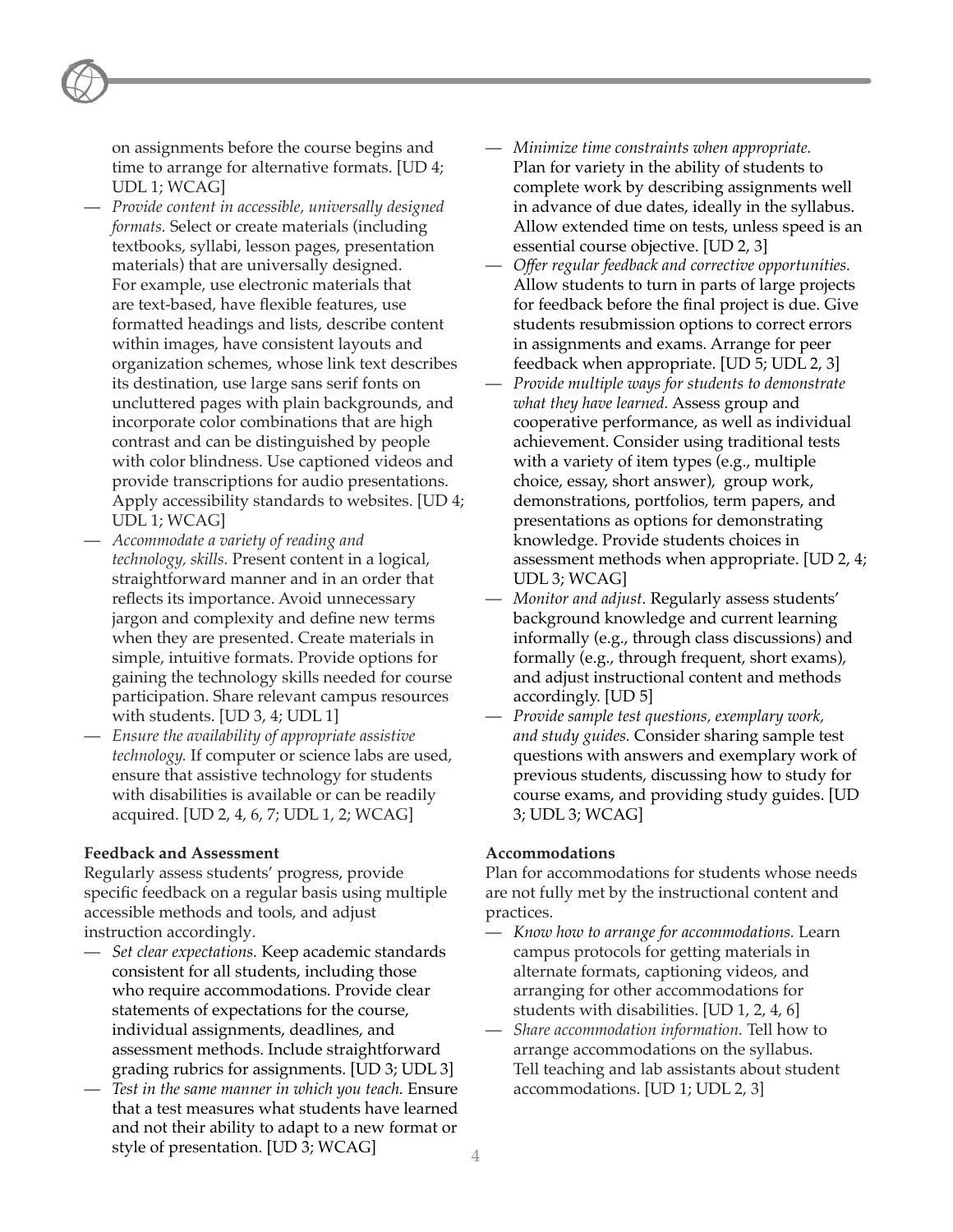



#### **Checklist Updates and Resources**

This checklist was field tested at more than twenty postsecondary institutions nationwide. 5 To increase the usefulness of this working document, send suggestions to *sherylb@uw.edu*.

### A video titled *Equal Access: Universal Design of*

*Instruction*<sup>6</sup> is available online. For more information and resources regarding applications of UD to education, and checklists for making a tutoring and learning center or other services accessible to students with disabilities, consult The Center for Universal Design in Education website. 7 The book *Universal Design in Higher Education: From Principles to Practice, Second Edition* published by Harvard Education Press; offers perspectives from UD leaders nationwide. To learn more and order online visit the DO-IT website. 8

#### **Cited Resources**

- 1. *www.ncsu.edu/www/ncsu/design/sod5/cud/about\_ ud/udprinciples.htm*
- 2. *udlguidelines.cast.org/*
- 3. *cast.org/udl/*
- 4. *www.w3.org/WAI/standards-guidelines/wcag/*
- 5. *www.uw.edu/doit/do-it-admin-project-helppostsecondary-student-services-administrators-worksuccessfully-students*
- 6. *www.uw.edu/doit/videos/index.php?vid=13*
- 7. *www.uw.edu/doit/programs/ center-universal-design-education/overview*
- 8. *www.uw.edu/doit/universal-design-higher-educationprinciples-practice-1*

#### **About DO-IT**

DO-IT (Disabilities, Opportunities, Internetworking, and Technology) serves to increase the successful participation of individuals with disabilities in challenging academic programs and careers. Primary funding for DO-IT is provided by the National Science Foundation, the State of Washington, and the U.S. Department of Education.

#### **Acknowledgment**

The Center for Universal Design in Education as well as this publication are based on work supported by the U.S. Department of Education (Grant #P33A020042, #P333A020044, #P333A050064). However, the contents do not necessarily represent the policy of the Department of Education, and you should not assume its endorsement.

For further information, to be placed on the DO-IT mailing list, or to request materials in an alternate format, contact:

#### DO-IT

University of Washington Box 354842 Seattle, WA 98195-4842 *doit@uw.edu www.uw.edu/doit/* 206-685-DOIT (3648) (voice/TTY) 888-972-DOIT (3648) (toll free voice/TTY) 509-328-9331 (voice/TTY) Spokane 206-221-4171 (FAX) Founder and Director: Sheryl Burgstahler, Ph.D.

Copyright © 2020, 2017, 2015, 2013, 2011, 2010, and 2008, University of Washington. Permission is granted to copy these materials for educational, noncommercial purposes provided the source is acknowledged.



**University of Washington** College of Engineering UW Information Technology College of Education